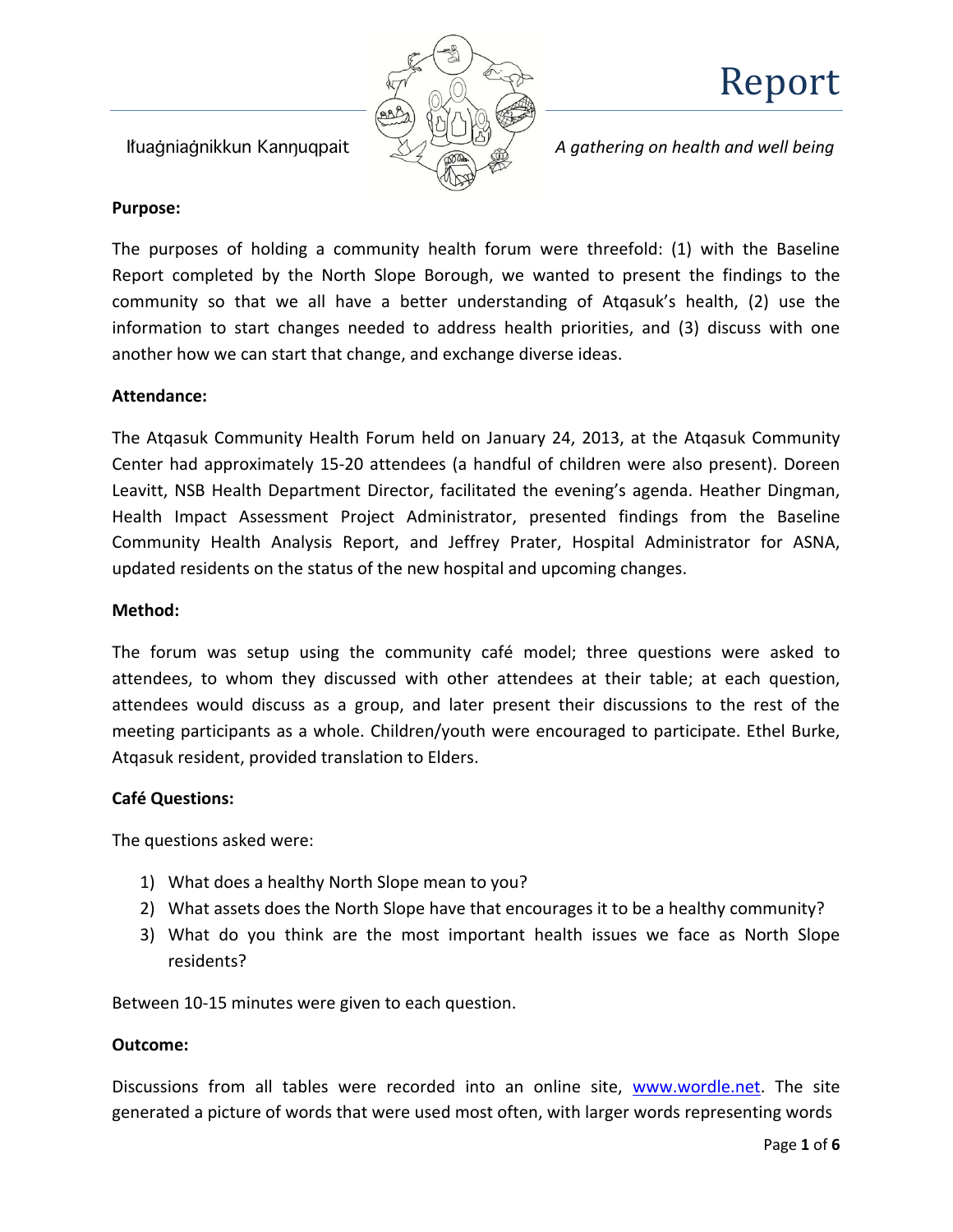

Ijuabniabnikkun Kanfuqpait *A gathering on health and well being*

used most often in discussions. Table hosts presented their discussions to the larger group as a whole at the end of the forum. A picture from the discussion is presented below.



The top five topics that were discussed at Atqasuk's health forum are described below, and listed in order:

- 1. Resources/services within community
- 2. Social problems, i.e.: drugs/alcohol abuse, tobacco use, verbal/physical/mental abuse
- 3. Subsistence way of life/access to store with healthy foods
- 4. Health-specific concerns
- 5. Education

### Resources/Services within Community

When the meeting participants were asked, "what assets does the North Slope have that encourages it to be a healthy community?" they responded with a laundry list of services and organizations that impact health positively in Atqasuk, such as running water, the health clinic and its providers, the City Recreation Center, and the North Slope Borough, just to name a few. This list was the most comprehensive out of all topics discussed.

#### Social Problems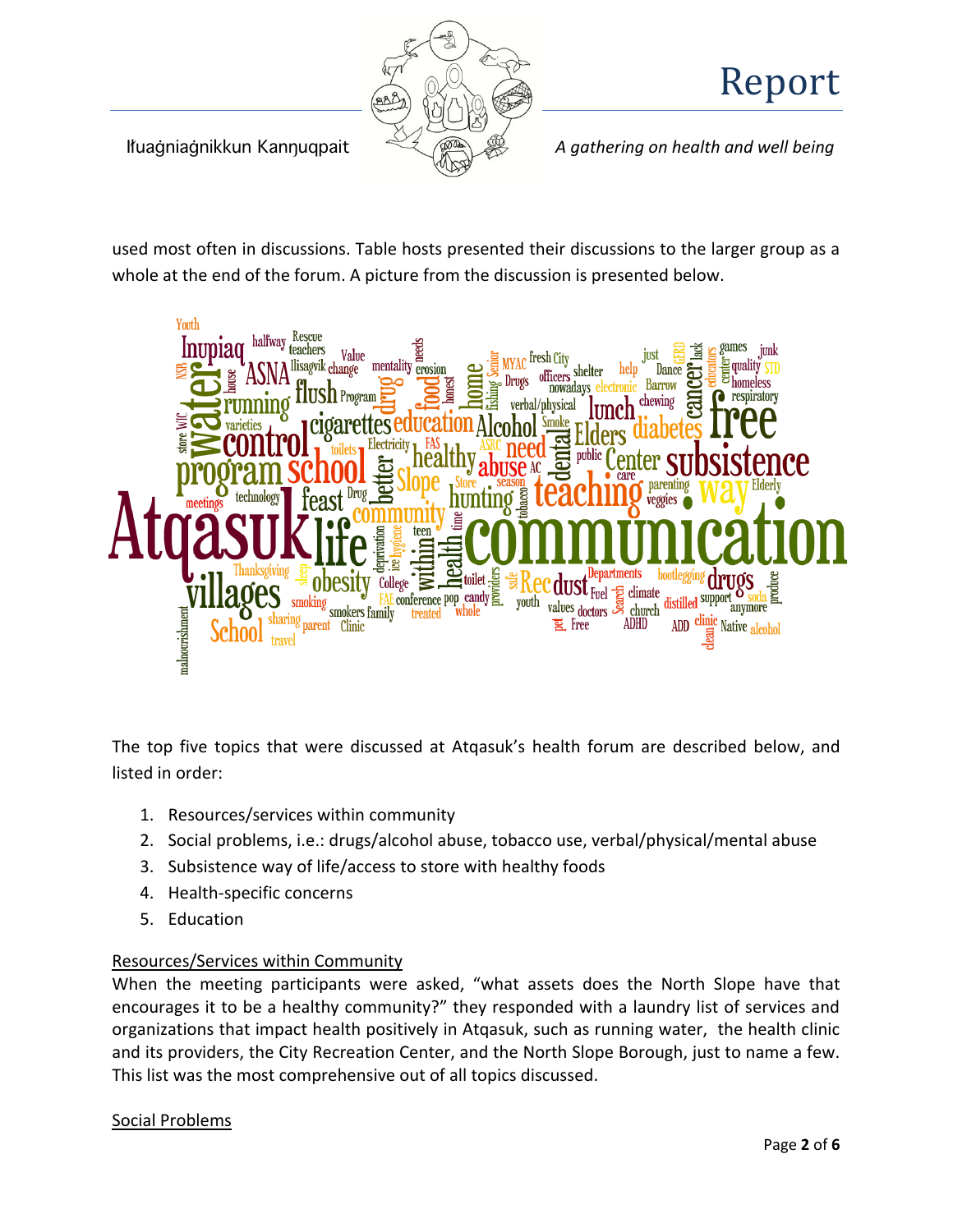

Ituagniagnikkun Kannugpait **A** *A gathering on health and well being* 

"A social problem is a social condition or a pattern of behavior (such as substance abuse) that harms some individuals or all people in a society and that a sufficient number of people believe warrants public concern and collective action to bring about change" (Kendall, D. *Social Problems in a Diverse Society* (4th ed) Boston: Pearson, 2007, p. 4.).

All three tables listed alcohol/drug abuse as one of the most important issues we face as North Slope residents, and one of the first to be listed by each table, when asked the question, "what do you think are the most important health issues faced by North Slope residents?". Other issues listed included bullying, verbal/physical abuse, mental abuse, smoking, bootlegging, and chewing tobacco.

### Subsistence Way Of Life/Access to Healthy Foods

Atqasuk residents rely heavily on subsistence foods. Concerns about having no grocery store in Atqasuk to purchase fresh, healthy foods to eat was brought up repeatedly by residents. A small local store provides canned goods and other non-perishable items, but a well-stocked store with produce and dairy products is needed, residents stated. Residents enjoy times of the year where subsistence foods are readily available, such as the annual Thanksgiving and Christmas feasts. According to the Baseline Health Analysis Report, approximately 1/3 of residents stated they didn't have enough subsistence foods to eat during the year, and 100% of residents stated they weren't able to get enough store foods to eat healthy meals during the year. Issues with obtaining healthy foods included the high cost of shipping to Atqasuk, and that items are often shipped spoiled. It was suggested introducing subsistence foods into the schools. Airfare is expensive, and residents usually have to travel to access healthy foods. The local airline used to provide free freight for food items but that no longer exists; residents would like to see this established again.

### Health-Specific Concerns

Information from the Baseline Report suggests that Atqasuk adults are experiencing lowerthan-average reported general health, with 34% of adults reporting fair to poor health, compared to the NSB overall, which was 16%. During the health forum, residents in Atqasuk voiced concerns about chronic conditions such as diabetes, cancer, obesity, and respiratory diseases. Other health-specific concerns included STD's, FAS, FAE, sleep deprivation, dental hygiene, teen pregnancy and the increase consumption of soda and juice. Residents discussed the need for healthcare providers to address prenatal care in Atqasuk. Also, questions were raised about accessing extended care or cancer treatment in Barrow instead of Anchorage. An issue with subsistence hunting was raised, about having to travel farther to get caribou because of the recent helicopter traffic.

### Education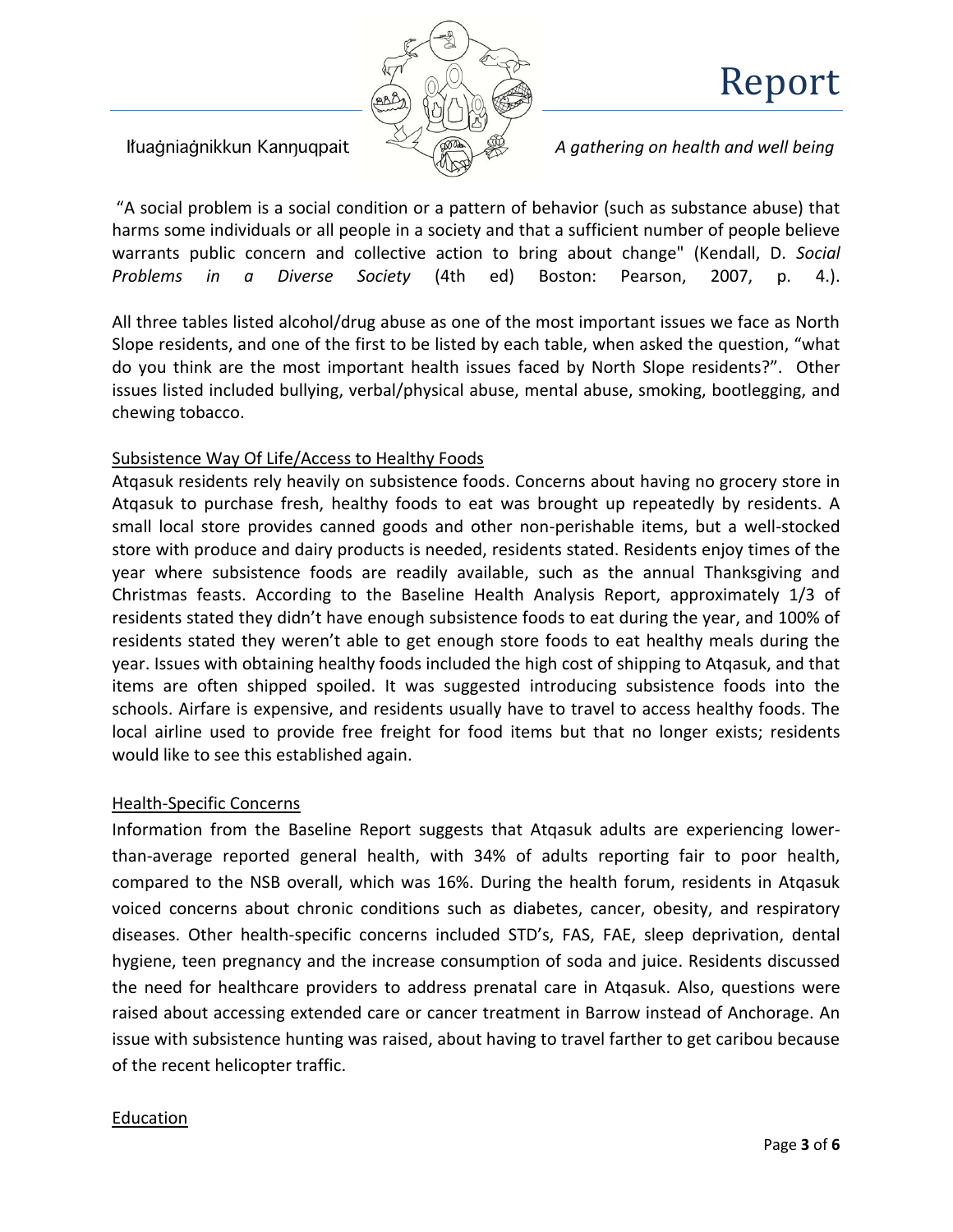

Ituagniagnikkun Kannugpait  $\overbrace{\mathscr{A}}$  *A gathering on health and well being* 

Meeting participants expressed the importance of education – both in school and out of school, and the importance of passing on Inupiaq values in a school setting and at home. Ilisagvik College and the Kiita Program were listed as important resources for NSB residents.

### Other Topics

Another topic frequently discussed focused around communication; the communication between the Barrow and Anchorage hospitals (inquiring about how the system works), between Elders and youth, between villages in the North Slope and between organizations involved with health, such as ASRC, NSB, ASNA, etc. This was also raised in the Barrow Forum, and is discussed in the Baseline Community Health Analysis Report.

### **Next Steps:**

An agency meeting was held previous to the evening meeting in Atqasuk, with a majority of City of Atqasuk staff/Board members present. The issues and concerns raised at this meeting mimicked the evening forum, and they are discussed above. One action item that came from the agency meeting was suggesting a collaboration between Atqasuk and Barrow on a "Mommy and Me" or similar program in Atqasuk that is currently provided in Barrow. The possibility of using video teleconferencing and exchanging resources were suggested to get the program running. Atqasuk residents would like to incorporate Inupiaq values for this potential program, which focuses around parenting. Residents would like to have more events filled with activities for children and youth in Atqasuk, which not only provides physical fitness but is something that would motivate children and youth to move forward.

This report will be given back to the community, and it will be uploaded online on the North Slope Borough Health Department's website with other community forum reports, found here:

### [http://www.north-slope.org/departments/health/Health\\_Impact\\_Report.php](http://www.north-slope.org/departments/health/Health_Impact_Report.php)

Large-scale change comes from better cross-sector coordination rather than from isolated intervention of individual organizations; therefore, substantially greater progress could be made in alleviating many of our most serious and complex social issues if nonprofits, governments, businesses, and the public were brought together around a common agenda to create *collective impact.*<sup>1</sup> Communities on the North Slope are diverse; therefore, each community will have its own set of priorities for health. The NSB will be traveling to the remaining villages to provide community health forums similar to this one, for the purposes outlined above.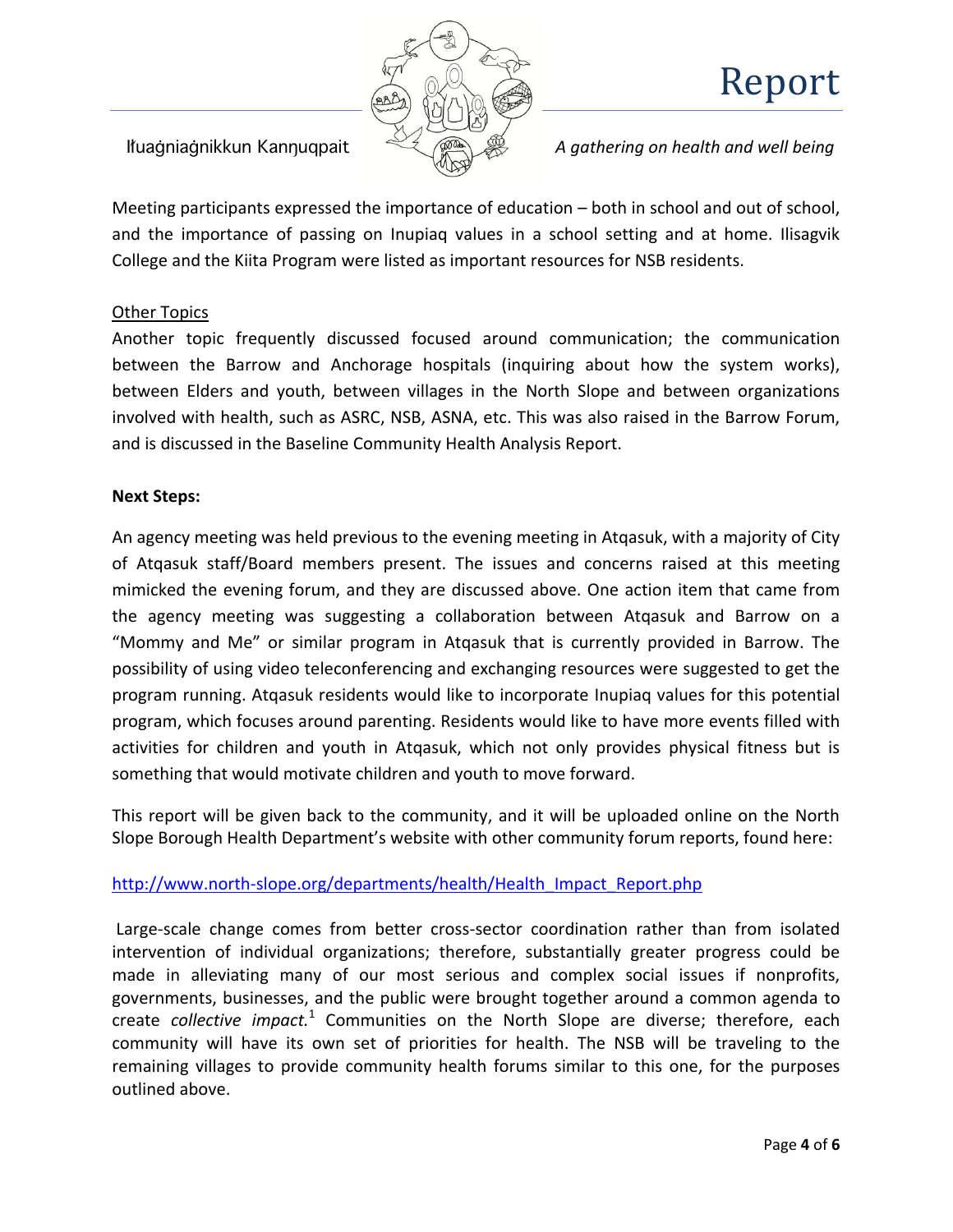

Ituagniagnikkun Kannuqpait  $\overbrace{\mathscr{A}}$  *A gathering on health and well being* 

1 Kania, John, and Mark Kramer. "Collective Impact." *Stanford Social Innovation Review* (2011): 1-11. *Stanford Social Innovation Review*. 2011. Web. 24 Oct. 2012. <http://www.ssireview.org/articles/entry/collective\_impact>.